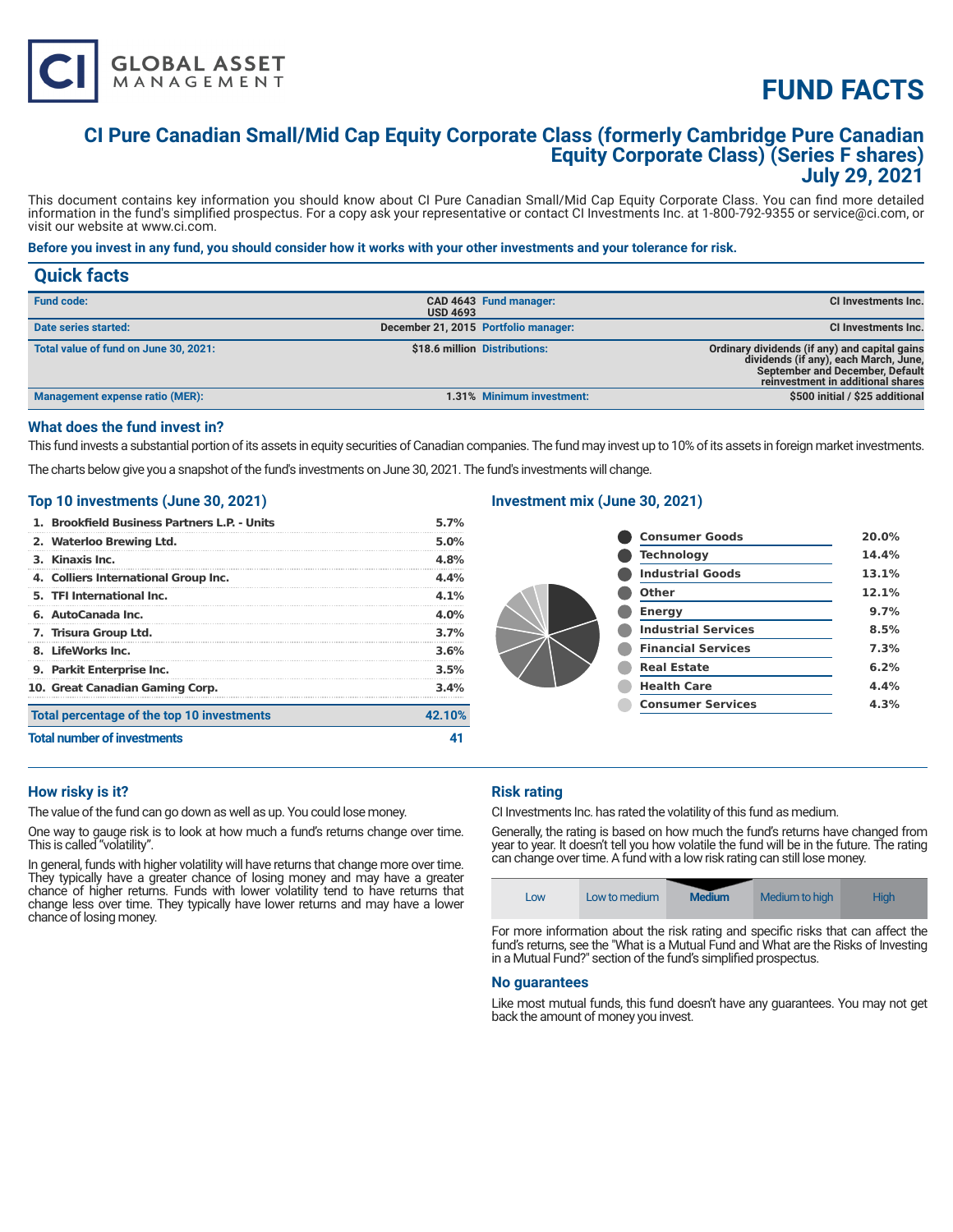# **CI Pure Canadian Small/Mid Cap Equity Corporate Class (formerly Cambridge Pure Canadian Equity Corporate Class) (Series F shares)**

# **How has the fund performed?**

This section tells you how Series F securities of the fund have performed over the past 5 calendar years. Returns are after expenses have been deducted. These expenses reduce the fund's returns.

#### **Year-by-year returns**

This chart shows how Series F securities of the fund performed in each of the past 5 calendar years. This fund series dropped in value in 1 of the last 5 calendar years. The range of returns and change from year to year can help you assess how risky the fund has been in the past. It does not tell you how the fund will perform in the future.



#### **Best and worst 3-month returns**

This table shows the best and worst returns for Series F securities of the fund in a 3- month period over the past 5 calendar years. The best and worst 3-month returns could be higher or lower in the future. Consider how much of a loss you could afford to take in a short period of time.

|                     | <b>Return</b> | 3 months ending | If you invested \$1,000 at the beginning of the period |  |  |
|---------------------|---------------|-----------------|--------------------------------------------------------|--|--|
| <b>Best return</b>  | 24.5%         | June 30. 2020   | Your investment would be \$1,245.                      |  |  |
| <b>Worst return</b> | -31.6%        | March 31, 2020  | Vour investment would be \$684.                        |  |  |

#### **Average return**

As at June 30, 2021, a person who invested \$1,000 in this series of units of the fund 5 years ago now has \$1,768. This works out to an annual compound return of 10.8%.

# **Who is this fund for?**

#### **This fund may be suitable for you if you:**

- are seeking growth of capital associated with Canadian equity securities
- $\cdot$  are investing for the medium and/or long term<br> $\cdot$  can telerate medium risk
- can tolerate medium risk

# **A word about tax**

In general, you'll have to pay income tax on any money you make on a fund. How much you pay depends on the tax laws of where you live and whether you hold the fund in a registered plan, such as a Registered Retirement Savings Plan or a Tax-Free Savings Account.

Keep in mind that if you hold your fund in a non-registered account, fund distributions are included in your taxable income, whether you get them in cash or have them reinvested.